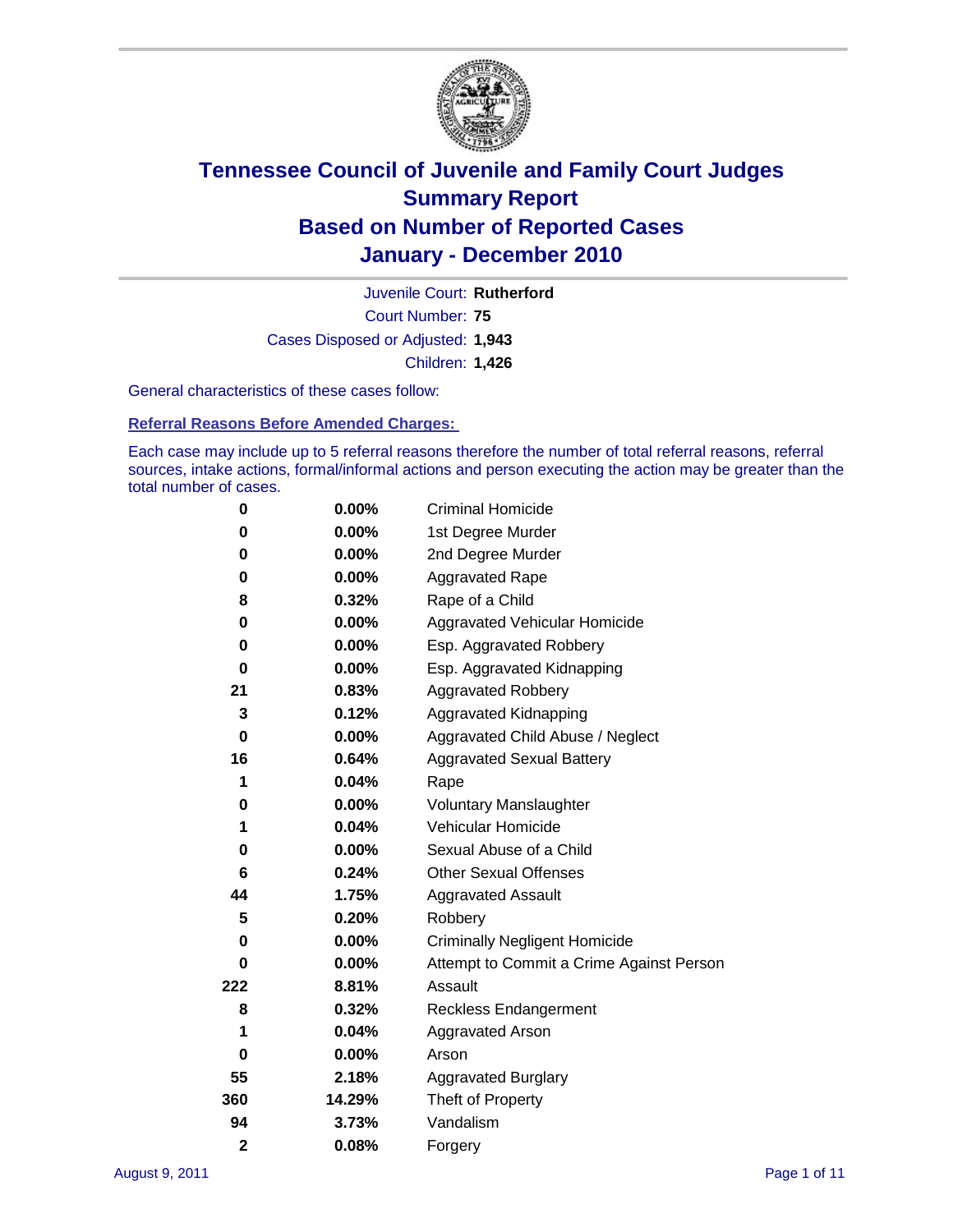

Court Number: **75** Juvenile Court: **Rutherford** Cases Disposed or Adjusted: **1,943** Children: **1,426**

#### **Referral Reasons Before Amended Charges:**

Each case may include up to 5 referral reasons therefore the number of total referral reasons, referral sources, intake actions, formal/informal actions and person executing the action may be greater than the total number of cases.

| 0            | 0.00%    | <b>Worthless Checks</b>                                     |  |  |
|--------------|----------|-------------------------------------------------------------|--|--|
| 6            | 0.24%    | Illegal Possession / Fraudulent Use of Credit / Debit Cards |  |  |
| 56           | 2.22%    | <b>Burglary</b>                                             |  |  |
| 9            | 0.36%    | Unauthorized Use of a Vehicle                               |  |  |
| 0            | $0.00\%$ | <b>Cruelty to Animals</b>                                   |  |  |
| 54           | 2.14%    | Sale of Controlled Substances                               |  |  |
| 57           | 2.26%    | <b>Other Drug Offenses</b>                                  |  |  |
| 122          | 4.84%    | Possession of Controlled Substances                         |  |  |
| 8            | 0.32%    | <b>Criminal Attempt</b>                                     |  |  |
| 8            | 0.32%    | Carrying Weapons on School Property                         |  |  |
| 28           | 1.11%    | Unlawful Carrying / Possession of a Weapon                  |  |  |
| 36           | 1.43%    | <b>Evading Arrest</b>                                       |  |  |
| $\mathbf{2}$ | 0.08%    | Escape                                                      |  |  |
| 8            | 0.32%    | Driving Under Influence (DUI)                               |  |  |
| 81           | 3.22%    | Possession / Consumption of Alcohol                         |  |  |
| 39           | 1.55%    | Resisting Stop, Frisk, Halt, Arrest or Search               |  |  |
| 6            | 0.24%    | <b>Aggravated Criminal Trespass</b>                         |  |  |
| 0            | $0.00\%$ | Harassment                                                  |  |  |
| 0            | 0.00%    | Failure to Appear                                           |  |  |
| 1            | 0.04%    | Filing a False Police Report                                |  |  |
| 1            | 0.04%    | Criminal Impersonation                                      |  |  |
| 153          | 6.07%    | <b>Disorderly Conduct</b>                                   |  |  |
| 21           | 0.83%    | <b>Criminal Trespass</b>                                    |  |  |
| 25           | 0.99%    | Public Intoxication                                         |  |  |
| 0            | $0.00\%$ | Gambling                                                    |  |  |
| 63           | 2.50%    | Traffic                                                     |  |  |
| 0            | $0.00\%$ | Local Ordinances                                            |  |  |
| 0            | 0.00%    | Violation of Wildlife Regulations                           |  |  |
| 0            | $0.00\%$ | Contempt of Court                                           |  |  |
| 144          | 5.72%    | Violation of Probation                                      |  |  |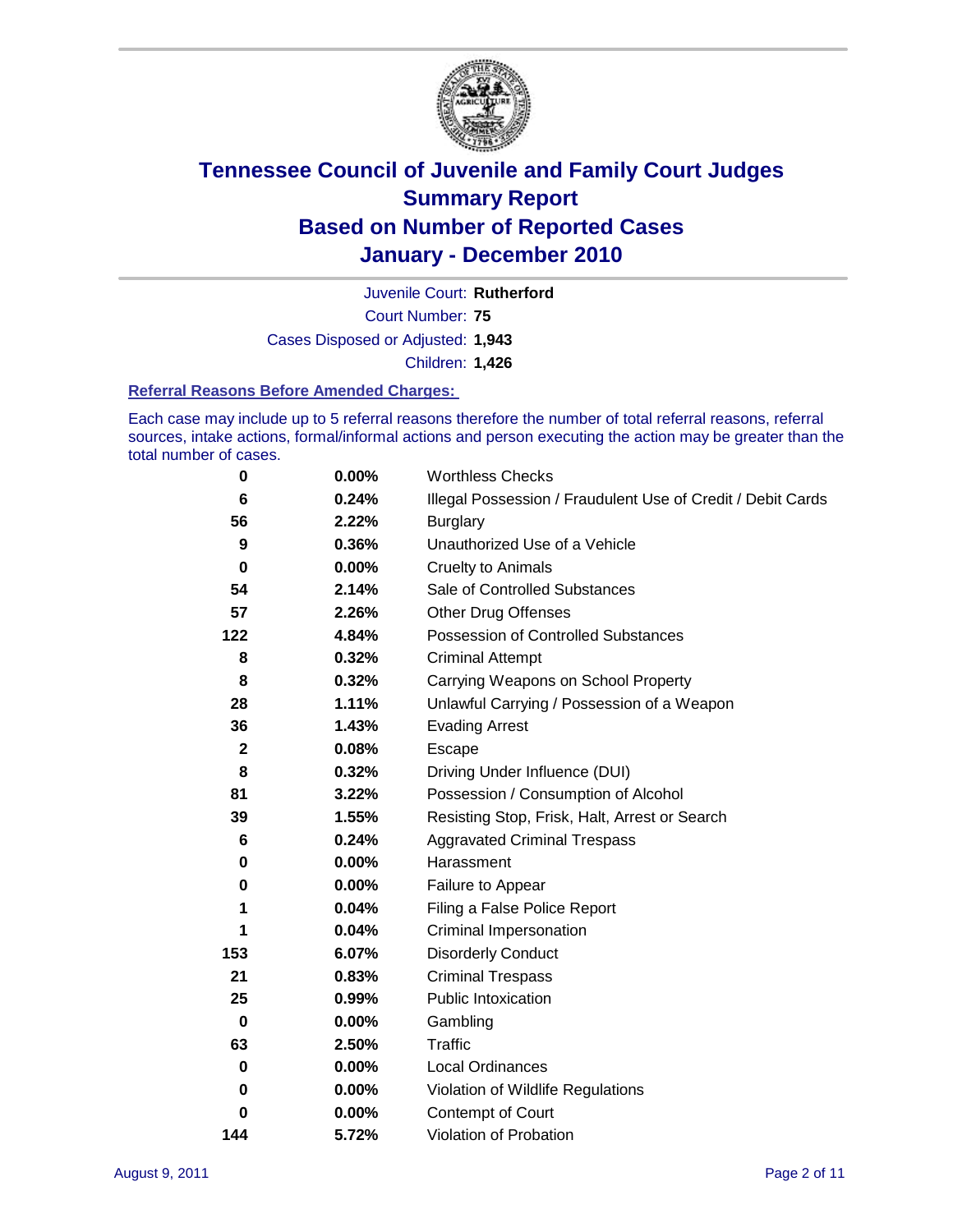

Court Number: **75** Juvenile Court: **Rutherford** Cases Disposed or Adjusted: **1,943** Children: **1,426**

#### **Referral Reasons Before Amended Charges:**

Each case may include up to 5 referral reasons therefore the number of total referral reasons, referral sources, intake actions, formal/informal actions and person executing the action may be greater than the total number of cases.

| 0           | 0.00%    | Violation of Aftercare                 |
|-------------|----------|----------------------------------------|
| 75          | 2.98%    | <b>Unruly Behavior</b>                 |
| 286         | 11.35%   | Truancy                                |
| 126         | 5.00%    | In-State Runaway                       |
| $\mathbf 0$ | 0.00%    | Out-of-State Runaway                   |
| 16          | 0.64%    | Possession of Tobacco Products         |
| 87          | 3.45%    | Violation of a Valid Court Order       |
| 32          | 1.27%    | Violation of Curfew                    |
| $\mathbf 0$ | 0.00%    | <b>Sexually Abused Child</b>           |
| 0           | 0.00%    | <b>Physically Abused Child</b>         |
| 0           | 0.00%    | Dependency / Neglect                   |
| 0           | $0.00\%$ | <b>Termination of Parental Rights</b>  |
| 0           | 0.00%    | <b>Violation of Pretrial Diversion</b> |
| $\mathbf 0$ | 0.00%    | Violation of Informal Adjustment       |
| 30          | 1.19%    | <b>Judicial Review</b>                 |
| 0           | 0.00%    | <b>Administrative Review</b>           |
| 0           | $0.00\%$ | <b>Foster Care Review</b>              |
| 0           | 0.00%    | Custody                                |
| 0           | 0.00%    | Visitation                             |
| 0           | $0.00\%$ | Paternity / Legitimation               |
| 0           | 0.00%    | <b>Child Support</b>                   |
| 0           | $0.00\%$ | <b>Request for Medical Treatment</b>   |
| 0           | 0.00%    | <b>Consent to Marry</b>                |
| 92          | 3.65%    | Other                                  |
| 2,519       | 100.00%  | <b>Total Referrals</b>                 |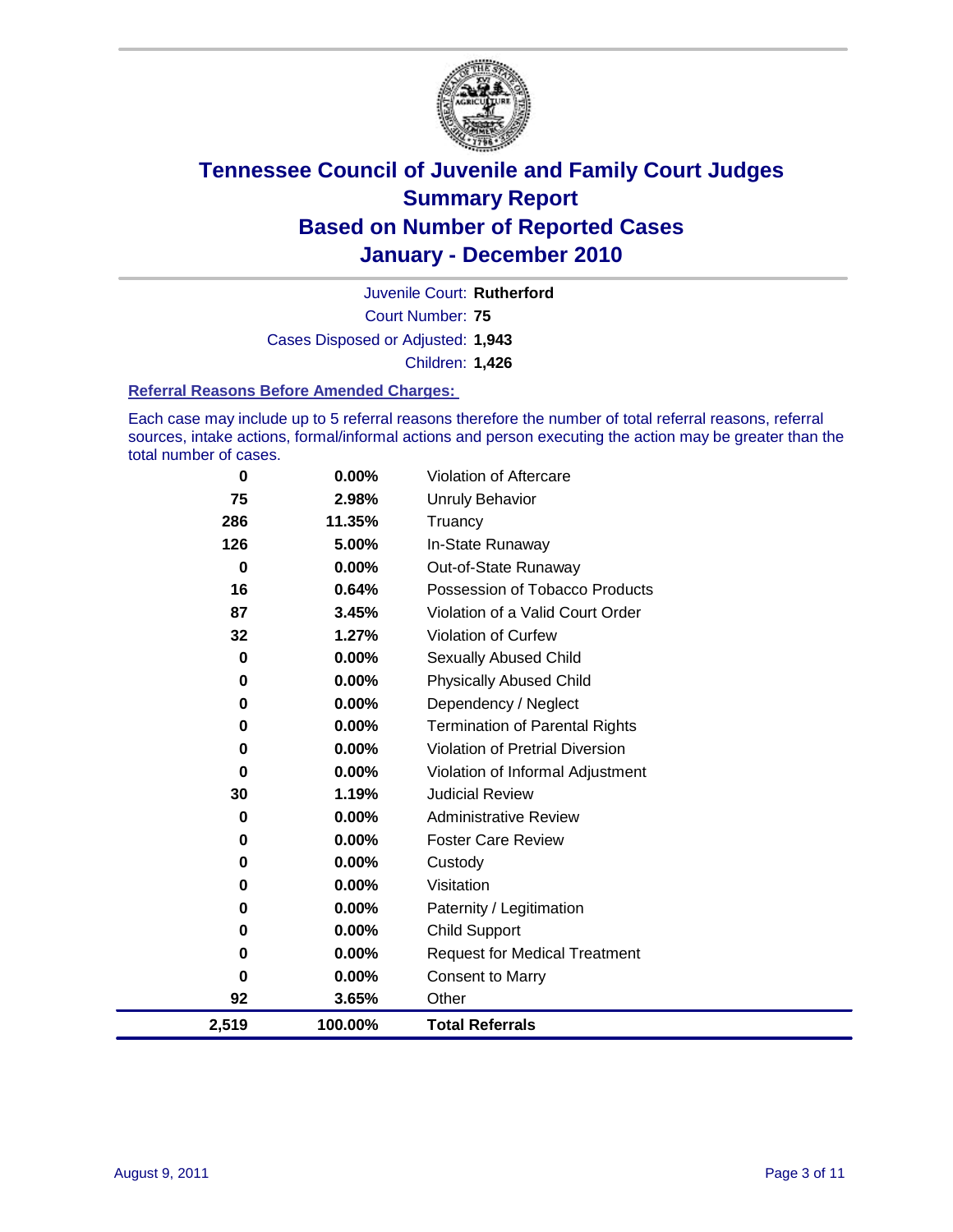

| 2,519                      | 100.00%                           | <b>Total Referral Sources</b>     |  |  |  |
|----------------------------|-----------------------------------|-----------------------------------|--|--|--|
| 61                         | 2.42%                             | Other                             |  |  |  |
| 0                          | 0.00%                             | Unknown                           |  |  |  |
| 0                          | $0.00\%$                          | Hospital                          |  |  |  |
| 0                          | $0.00\%$                          | Child & Parent                    |  |  |  |
| 368                        | 14.61%                            | Victim                            |  |  |  |
| 0                          | $0.00\%$                          | <b>Other Court</b>                |  |  |  |
| $\bf{0}$                   | $0.00\%$                          | Social Agency                     |  |  |  |
| 113                        | 4.49%                             | <b>Court Staff</b>                |  |  |  |
| 0                          | $0.00\%$                          | <b>District Attorney's Office</b> |  |  |  |
| 0                          | $0.00\%$                          | <b>Other State Department</b>     |  |  |  |
| 76                         | 3.02%                             | <b>DCS</b>                        |  |  |  |
| 0                          | $0.00\%$                          | <b>CSA</b>                        |  |  |  |
| 396                        | 15.72%                            | School                            |  |  |  |
| $\bf{0}$                   | $0.00\%$                          | Self                              |  |  |  |
| 0                          | 0.00%                             | Relatives                         |  |  |  |
| 295                        | 11.71%                            | Parents                           |  |  |  |
| 1,210                      | 48.03%                            | Law Enforcement                   |  |  |  |
| <b>Referral Sources: 1</b> |                                   |                                   |  |  |  |
|                            | Children: 1,426                   |                                   |  |  |  |
|                            | Cases Disposed or Adjusted: 1,943 |                                   |  |  |  |
|                            | <b>Court Number: 75</b>           |                                   |  |  |  |
| Juvenile Court: Rutherford |                                   |                                   |  |  |  |
|                            |                                   |                                   |  |  |  |

### **Age of Child at Referral: 2**

|     | 100.00%  | <b>Total Child Count</b> |
|-----|----------|--------------------------|
| 0   | $0.00\%$ | <b>Unknown</b>           |
| 1   | 0.07%    | Ages 19 and Over         |
| 450 | 31.56%   | Ages 17 through 18       |
| 614 | 43.06%   | Ages 15 through 16       |
| 278 | 19.50%   | Ages 13 through 14       |
| 55  | 3.86%    | Ages 11 through 12       |
| 28  | 1.96%    | Ages 10 and Under        |
|     | 1.426    |                          |

<sup>1</sup> If different than number of Referral Reasons (2519), verify accuracy of your court's data.

<sup>2</sup> One child could be counted in multiple categories, verify accuracy of your court's data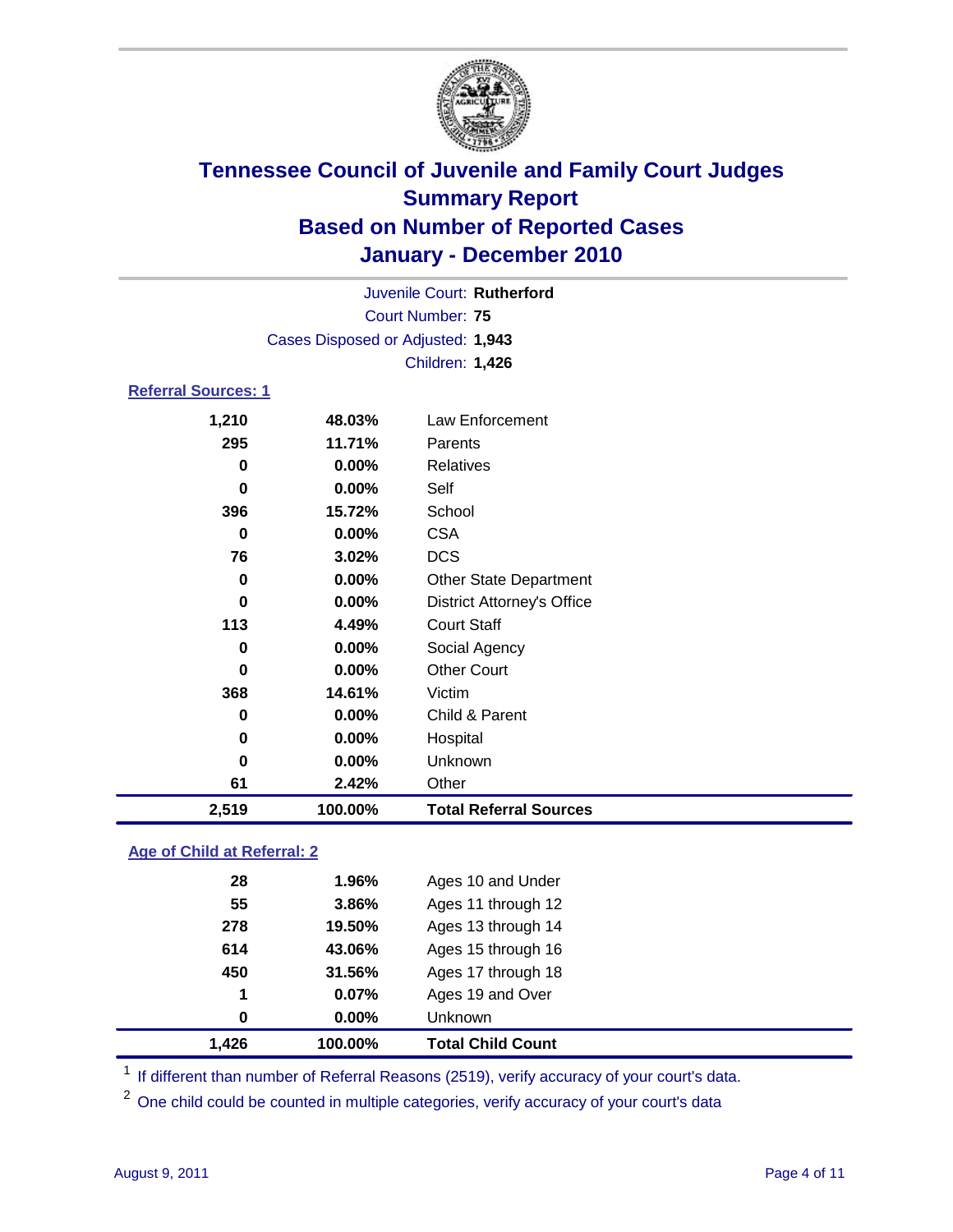

| Juvenile Court: Rutherford              |                                   |                          |  |  |
|-----------------------------------------|-----------------------------------|--------------------------|--|--|
|                                         | <b>Court Number: 75</b>           |                          |  |  |
|                                         | Cases Disposed or Adjusted: 1,943 |                          |  |  |
|                                         |                                   | Children: 1,426          |  |  |
| Sex of Child: 1                         |                                   |                          |  |  |
| 895                                     | 62.76%                            | Male                     |  |  |
| 529                                     | 37.10%                            | Female                   |  |  |
| $\mathbf{2}$                            | 0.14%                             | Unknown                  |  |  |
| 1,426                                   | 100.00%                           | <b>Total Child Count</b> |  |  |
| Race of Child: 1                        |                                   |                          |  |  |
| 929                                     | 65.15%                            | White                    |  |  |
| 412                                     | 28.89%                            | African American         |  |  |
| $\bf{0}$                                | 0.00%                             | Native American          |  |  |
| 45                                      | 3.16%                             | Asian                    |  |  |
| 21                                      | 1.47%                             | Mixed                    |  |  |
| 19                                      | 1.33%                             | Unknown                  |  |  |
| 1,426                                   | 100.00%                           | <b>Total Child Count</b> |  |  |
| <b>Hispanic Origin: 1</b>               |                                   |                          |  |  |
| 24                                      | 1.68%                             | Yes                      |  |  |
| 257                                     | 18.02%                            | <b>No</b>                |  |  |
| 1,145                                   | 80.29%                            | Unknown                  |  |  |
| 1,426                                   | 100.00%                           | <b>Total Child Count</b> |  |  |
| <b>School Enrollment of Children: 1</b> |                                   |                          |  |  |
| 1,358                                   | 95.23%                            | Yes                      |  |  |
| 37                                      | 2.59%                             | No                       |  |  |
| 31                                      | 2.17%                             | Unknown                  |  |  |
| 1,426                                   | 100.00%                           | <b>Total Child Count</b> |  |  |

<sup>1</sup> One child could be counted in multiple categories, verify accuracy of your court's data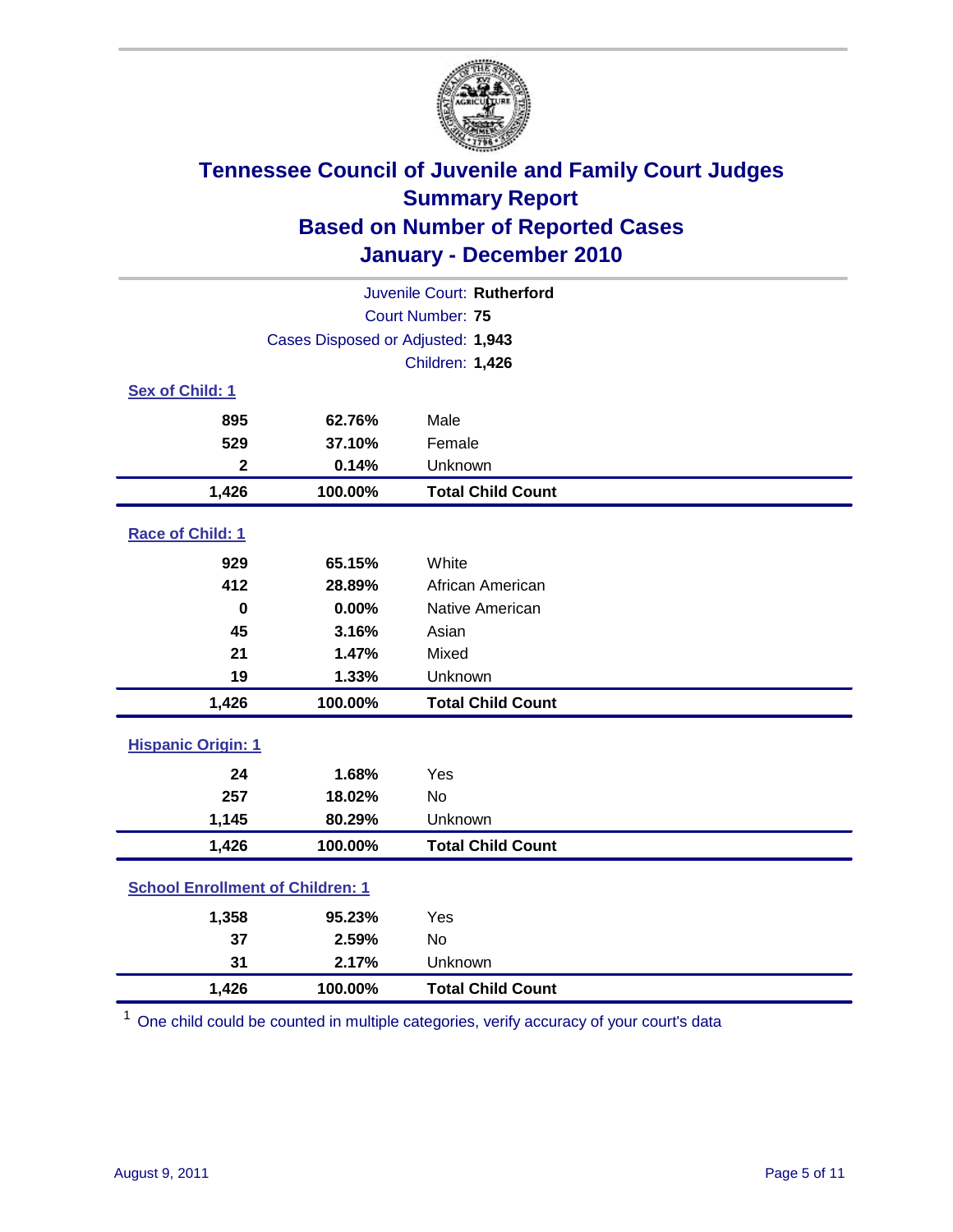

Court Number: **75** Juvenile Court: **Rutherford** Cases Disposed or Adjusted: **1,943** Children: **1,426**

### **Living Arrangement of Child at Time of Referral: 1**

| 1,426 | 100.00%  | Total Child Count            |
|-------|----------|------------------------------|
| 11    | 0.77%    | Other                        |
| 458   | 32.12%   | Unknown                      |
| 2     | 0.14%    | Independent                  |
| 0     | $0.00\%$ | In an Institution            |
| 1     | 0.07%    | In a Residential Center      |
| 4     | 0.28%    | In a Group Home              |
| 10    | 0.70%    | With Foster Family           |
| 0     | $0.00\%$ | With Adoptive Parents        |
| 114   | 7.99%    | <b>With Relatives</b>        |
| 104   | 7.29%    | With Father                  |
| 470   | 32.96%   | <b>With Mother</b>           |
| 60    | 4.21%    | With Mother and Stepfather   |
| 16    | 1.12%    | With Father and Stepmother   |
| 176   | 12.34%   | With Both Biological Parents |
|       |          |                              |

#### **Type of Detention: 2**

| 1.943    | 100.00%  | <b>Total Detention Count</b> |
|----------|----------|------------------------------|
| 7        | $0.36\%$ | Other                        |
| 988      | 50.85%   | Does Not Apply               |
| 0        | $0.00\%$ | <b>Unknown</b>               |
| 1        | 0.05%    | Psychiatric Hospital         |
| $\bf{0}$ | 0.00%    | Jail - No Separation         |
| 0        | $0.00\%$ | Jail - Partial Separation    |
| 0        | 0.00%    | Jail - Complete Separation   |
| 947      | 48.74%   | Juvenile Detention Facility  |
| 0        | $0.00\%$ | Non-Secure Placement         |
|          |          |                              |

<sup>1</sup> One child could be counted in multiple categories, verify accuracy of your court's data

<sup>2</sup> If different than number of Cases (1943) verify accuracy of your court's data.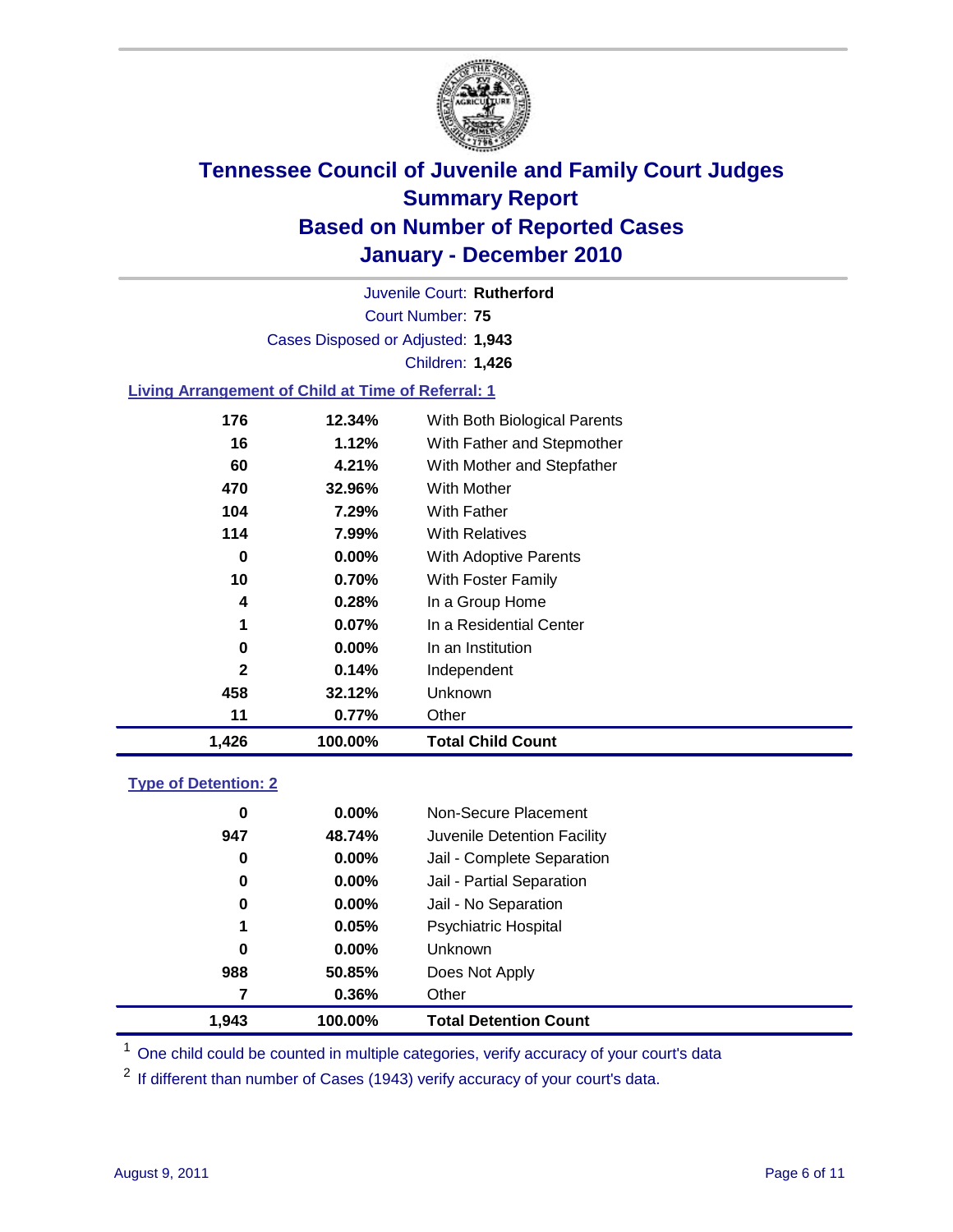

| Juvenile Court: Rutherford                         |                                   |                                      |  |  |  |
|----------------------------------------------------|-----------------------------------|--------------------------------------|--|--|--|
|                                                    | <b>Court Number: 75</b>           |                                      |  |  |  |
|                                                    | Cases Disposed or Adjusted: 1,943 |                                      |  |  |  |
|                                                    |                                   | <b>Children: 1,426</b>               |  |  |  |
| <b>Placement After Secure Detention Hearing: 1</b> |                                   |                                      |  |  |  |
| 950                                                | 48.89%                            | Returned to Prior Living Arrangement |  |  |  |
| 1                                                  | 0.05%                             | Juvenile Detention Facility          |  |  |  |
| $\bf{0}$                                           | 0.00%                             | Jail                                 |  |  |  |
| 0                                                  | 0.00%                             | Shelter / Group Home                 |  |  |  |
| 3                                                  | 0.15%                             | <b>Foster Family Home</b>            |  |  |  |
| 0                                                  | 0.00%                             | Psychiatric Hospital                 |  |  |  |
| 0                                                  | 0.00%                             | Unknown                              |  |  |  |
| 985                                                | 50.69%                            | Does Not Apply                       |  |  |  |
| 4                                                  | 0.21%                             | Other                                |  |  |  |
| 1,943                                              | 100.00%                           | <b>Total Placement Count</b>         |  |  |  |
| <b>Intake Actions: 2</b>                           |                                   |                                      |  |  |  |
| 2,418                                              | 95.99%                            | <b>Petition Filed</b>                |  |  |  |
| 0                                                  | 0.00%                             | <b>Motion Filed</b>                  |  |  |  |
| $\bf{0}$                                           | 0.00%                             | <b>Citation Processed</b>            |  |  |  |
| 0                                                  | 0.00%                             | Notification of Paternity Processed  |  |  |  |
| 2                                                  | 0.08%                             | Scheduling of Judicial Review        |  |  |  |
| 0                                                  | 0.00%                             | Scheduling of Administrative Review  |  |  |  |
| 0                                                  | 0.00%                             | Scheduling of Foster Care Review     |  |  |  |
| 0                                                  | 0.00%                             | <b>Unknown</b>                       |  |  |  |
| $\bf{0}$                                           | 0.00%                             | Does Not Apply                       |  |  |  |
| 99                                                 | 3.93%                             | Other                                |  |  |  |
| 2,519                                              | 100.00%                           | <b>Total Intake Count</b>            |  |  |  |

<sup>1</sup> If different than number of Cases (1943) verify accuracy of your court's data.

<sup>2</sup> If different than number of Referral Reasons (2519), verify accuracy of your court's data.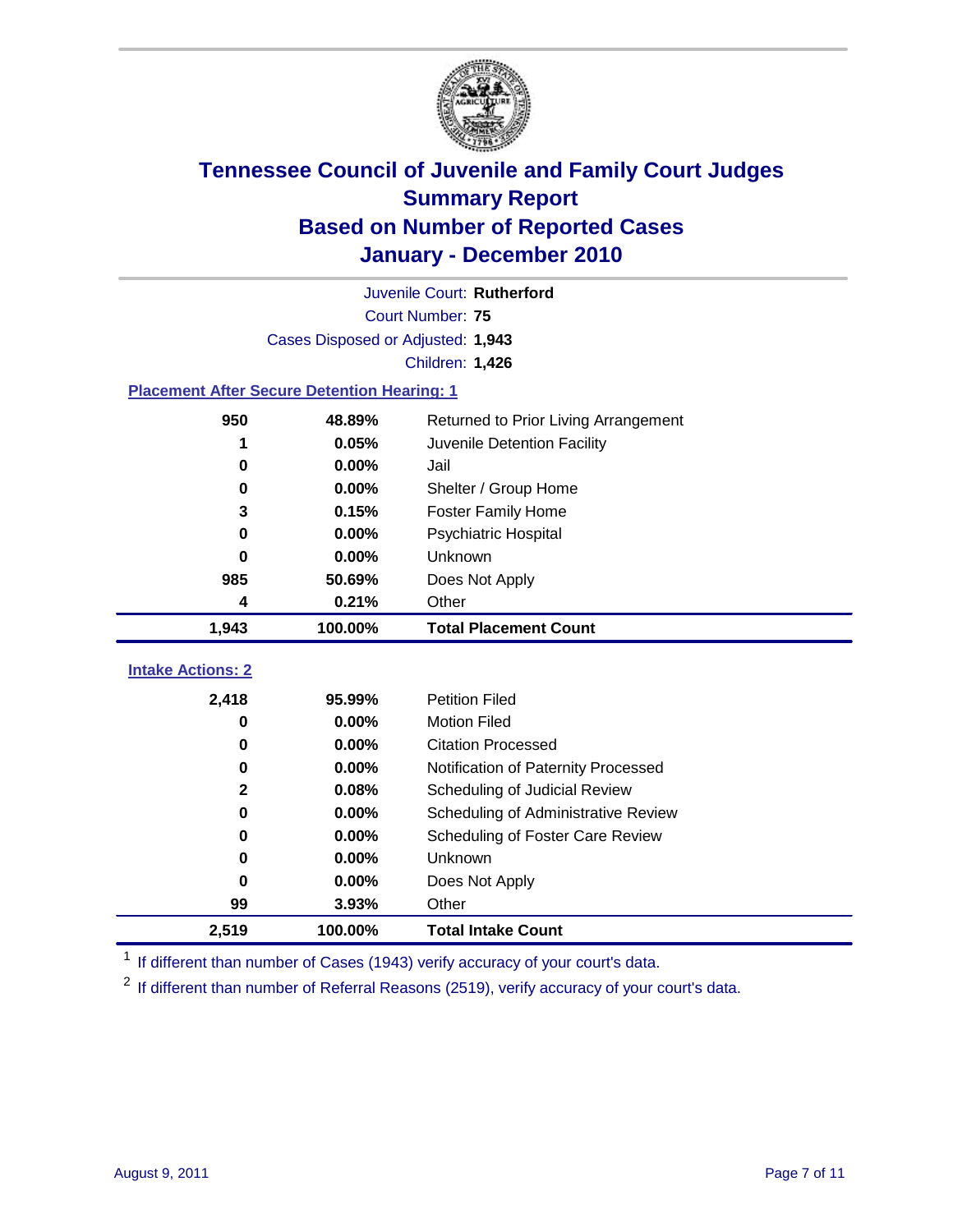

Court Number: **75** Juvenile Court: **Rutherford** Cases Disposed or Adjusted: **1,943** Children: **1,426**

#### **Last Grade Completed by Child: 1**

| 0                                       | 0.00%   | Too Young for School         |  |
|-----------------------------------------|---------|------------------------------|--|
| $\bf{0}$                                | 0.00%   | Preschool                    |  |
| 0                                       | 0.00%   | Kindergarten                 |  |
| 0                                       | 0.00%   | 1st Grade                    |  |
| $\bf{0}$                                | 0.00%   | 2nd Grade                    |  |
| 3                                       | 0.21%   | 3rd Grade                    |  |
| 4                                       | 0.28%   | 4th Grade                    |  |
| 18                                      | 1.26%   | 5th Grade                    |  |
| 40                                      | 2.81%   | 6th Grade                    |  |
| 81                                      | 5.68%   | 7th Grade                    |  |
| 143                                     | 10.03%  | 8th Grade                    |  |
| 165                                     | 11.57%  | 9th Grade                    |  |
| 149                                     | 10.45%  | 10th Grade                   |  |
| 86                                      | 6.03%   | 11th Grade                   |  |
| 11                                      | 0.77%   | 12th Grade                   |  |
| 0                                       | 0.00%   | Non-Graded Special Ed        |  |
| 0                                       | 0.00%   | <b>GED</b>                   |  |
| 0                                       | 0.00%   | Graduated                    |  |
| 1                                       | 0.07%   | <b>Never Attended School</b> |  |
| 725                                     | 50.84%  | Unknown                      |  |
| $\bf{0}$                                | 0.00%   | Other                        |  |
| 1,426                                   | 100.00% | <b>Total Child Count</b>     |  |
| <b>Enrolled in Special Education: 1</b> |         |                              |  |
|                                         |         |                              |  |

| 1,426 | 100.00% | <b>Total Child Count</b> |  |
|-------|---------|--------------------------|--|
| 1.176 | 82.47%  | Unknown                  |  |
| 196   | 13.74%  | No                       |  |
| 54    | 3.79%   | Yes                      |  |
|       |         |                          |  |

One child could be counted in multiple categories, verify accuracy of your court's data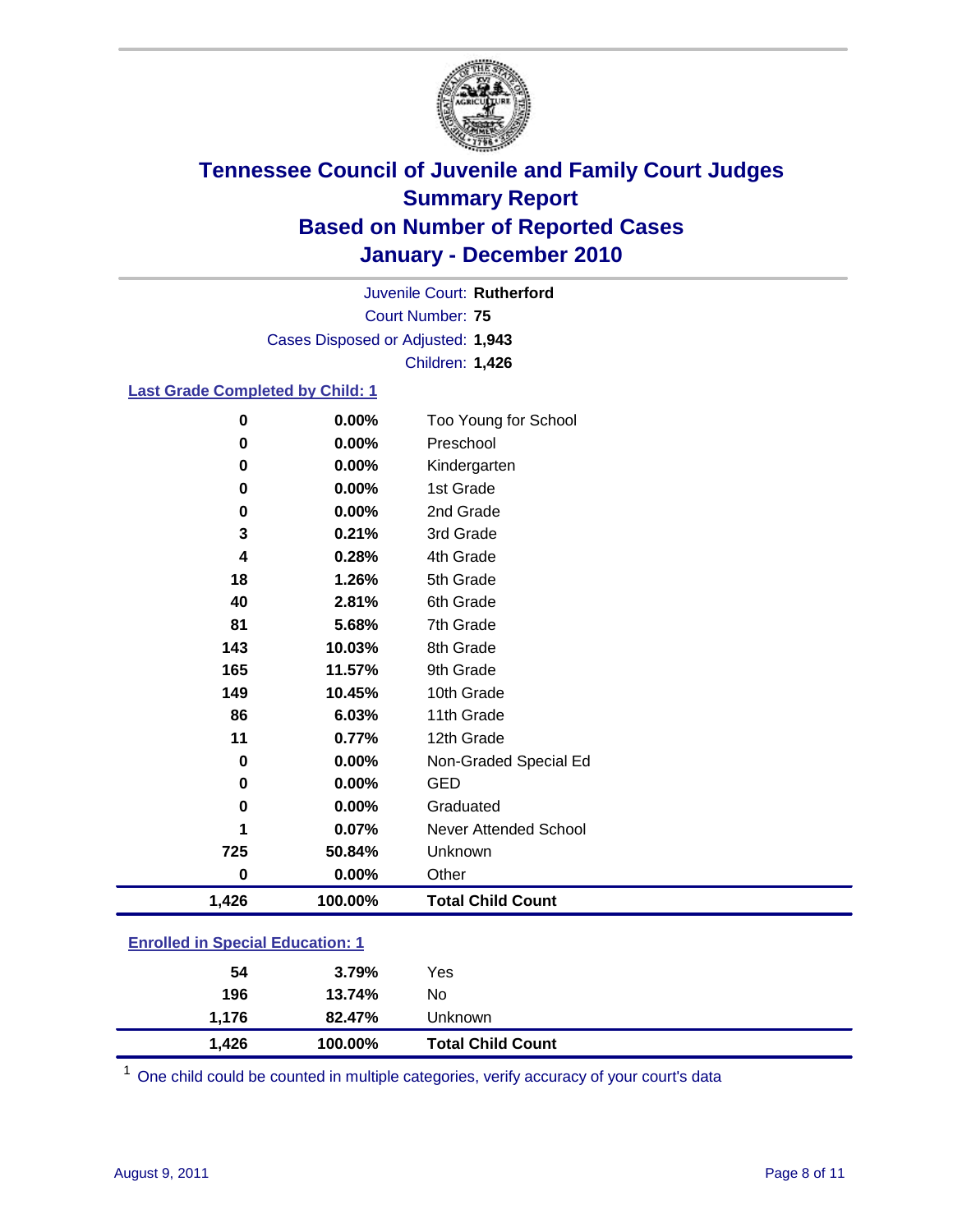

|       |                                   | Juvenile Court: Rutherford |  |  |  |
|-------|-----------------------------------|----------------------------|--|--|--|
|       |                                   | Court Number: 75           |  |  |  |
|       | Cases Disposed or Adjusted: 1,943 |                            |  |  |  |
|       |                                   | Children: 1,426            |  |  |  |
|       | <b>Action Executed By: 1</b>      |                            |  |  |  |
| 2,519 | 100.00%                           | Judge                      |  |  |  |
| 0     | $0.00\%$                          | Magistrate                 |  |  |  |
| 0     | $0.00\%$                          | <b>YSO</b>                 |  |  |  |
| 0     | 0.00%                             | Other                      |  |  |  |
| 0     | 0.00%                             | Unknown                    |  |  |  |
| 2,519 | 100.00%                           | <b>Total Action Count</b>  |  |  |  |

### **Formal / Informal Actions: 1**

| 601   | 23.86%   | Dismissed                                        |
|-------|----------|--------------------------------------------------|
| 0     | $0.00\%$ | Retired / Nolle Prosequi                         |
| 750   | 29.77%   | <b>Complaint Substantiated Delinquent</b>        |
| 313   | 12.43%   | <b>Complaint Substantiated Status Offender</b>   |
| 0     | $0.00\%$ | <b>Complaint Substantiated Dependent/Neglect</b> |
| 0     | $0.00\%$ | <b>Complaint Substantiated Abused</b>            |
| 0     | $0.00\%$ | <b>Complaint Substantiated Mentally III</b>      |
| 0     | $0.00\%$ | Informal Adjustment                              |
| 767   | 30.45%   | <b>Pretrial Diversion</b>                        |
| 7     | 0.28%    | <b>Transfer to Adult Court Hearing</b>           |
| 0     | $0.00\%$ | Charges Cleared by Transfer to Adult Court       |
| 0     | $0.00\%$ | Special Proceeding                               |
| 0     | $0.00\%$ | <b>Review Concluded</b>                          |
| 0     | $0.00\%$ | Case Held Open                                   |
| 81    | 3.22%    | Other                                            |
| 0     | $0.00\%$ | <b>Unknown</b>                                   |
| 2,519 | 100.00%  | <b>Total Action Count</b>                        |

<sup>1</sup> If different than number of Referral Reasons (2519), verify accuracy of your court's data.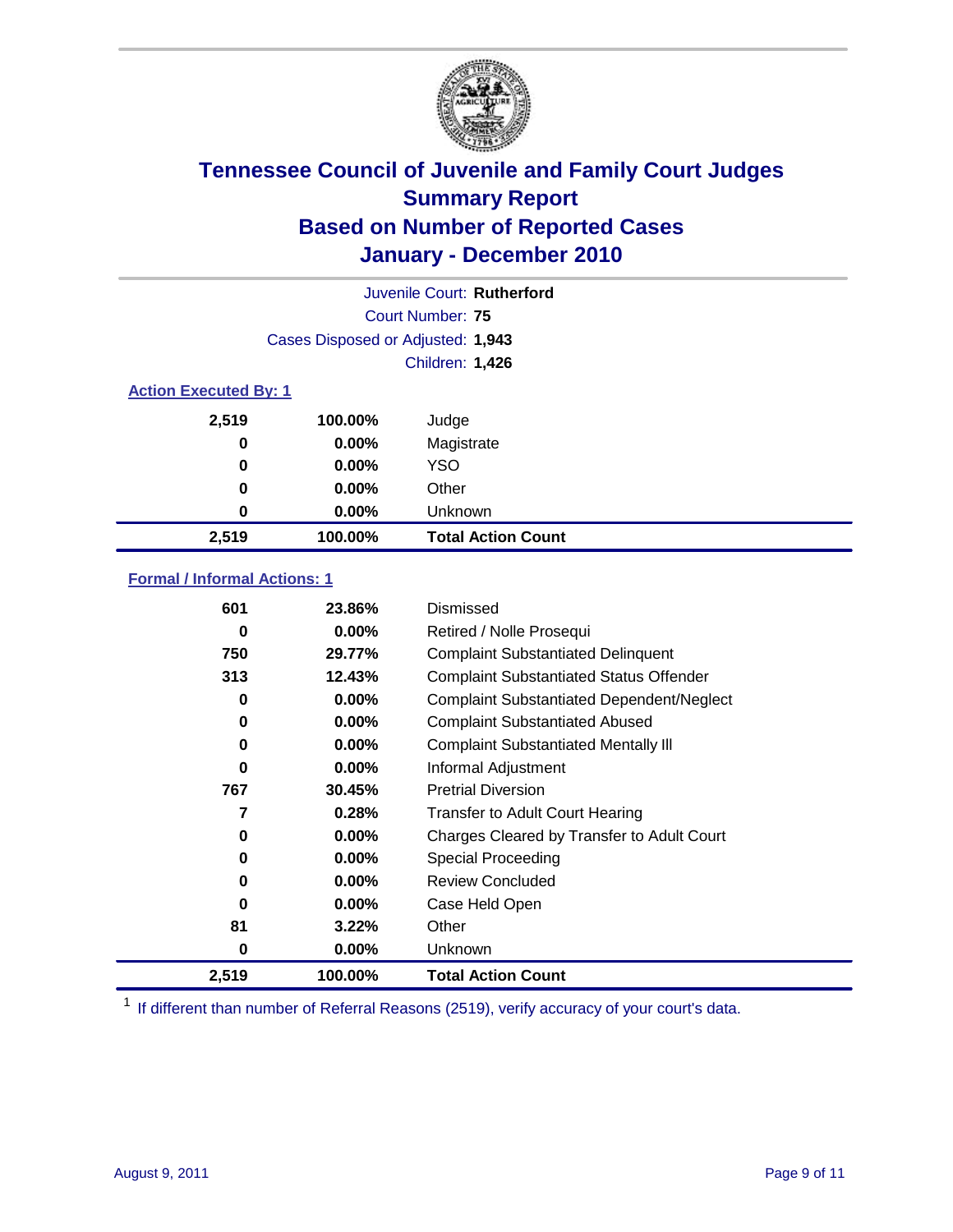

|                       |                                                       | Juvenile Court: Rutherford                           |  |
|-----------------------|-------------------------------------------------------|------------------------------------------------------|--|
|                       |                                                       | <b>Court Number: 75</b>                              |  |
|                       | Cases Disposed or Adjusted: 1,943                     |                                                      |  |
|                       |                                                       | Children: 1,426                                      |  |
| <b>Case Outcomes:</b> | There can be multiple outcomes for one child or case. |                                                      |  |
| 590                   | 8.43%                                                 | <b>Case Dismissed</b>                                |  |
| 0                     | 0.00%                                                 | Case Retired or Nolle Prosequi                       |  |
| 0                     | 0.00%                                                 | Warned / Counseled                                   |  |
| 594                   | 8.49%                                                 | <b>Held Open For Review</b>                          |  |
| 302                   | 4.32%                                                 | Supervision / Probation to Juvenile Court            |  |
| 1,359                 | 19.43%                                                | <b>Probation to Parents</b>                          |  |
| 85                    | 1.22%                                                 | Referral to Another Entity for Supervision / Service |  |
| 58                    | 0.83%                                                 | Referred for Mental Health Counseling                |  |
| 50                    | 0.71%                                                 | Referred for Alcohol and Drug Counseling             |  |
| 60                    | 0.86%                                                 | <b>Referred to Alternative School</b>                |  |
| 0                     | 0.00%                                                 | Referred to Private Child Agency                     |  |
| 0                     | 0.00%                                                 | Referred to Defensive Driving School                 |  |
| 72                    | 1.03%                                                 | Referred to Alcohol Safety School                    |  |
| 0                     | 0.00%                                                 | Referred to Juvenile Court Education-Based Program   |  |
| 0                     | 0.00%                                                 | Driver's License Held Informally                     |  |
| 0                     | 0.00%                                                 | <b>Voluntary Placement with DMHMR</b>                |  |
| 0                     | 0.00%                                                 | <b>Private Mental Health Placement</b>               |  |
| 0                     | 0.00%                                                 | <b>Private MR Placement</b>                          |  |
| 1                     | 0.01%                                                 | Placement with City/County Agency/Facility           |  |
| 0                     | 0.00%                                                 | Placement with Relative / Other Individual           |  |
| 50                    | 0.71%                                                 | Fine                                                 |  |
| 263                   | 3.76%                                                 | <b>Public Service</b>                                |  |
| 75                    | 1.07%                                                 | Restitution                                          |  |
| 0                     | 0.00%                                                 | <b>Runaway Returned</b>                              |  |
| 513                   | 7.33%                                                 | No Contact Order                                     |  |
| 0                     | 0.00%                                                 | Injunction Other than No Contact Order               |  |
| 41                    | 0.59%                                                 | <b>House Arrest</b>                                  |  |
| 6                     | 0.09%                                                 | <b>Court Defined Curfew</b>                          |  |
| 0                     | 0.00%                                                 | Dismissed from Informal Adjustment                   |  |
| 0                     | 0.00%                                                 | <b>Dismissed from Pretrial Diversion</b>             |  |
| 0                     | 0.00%                                                 | Released from Probation                              |  |
| 0                     | 0.00%                                                 | <b>Transferred to Adult Court</b>                    |  |
| 0                     | $0.00\%$                                              | <b>DMHMR Involuntary Commitment</b>                  |  |